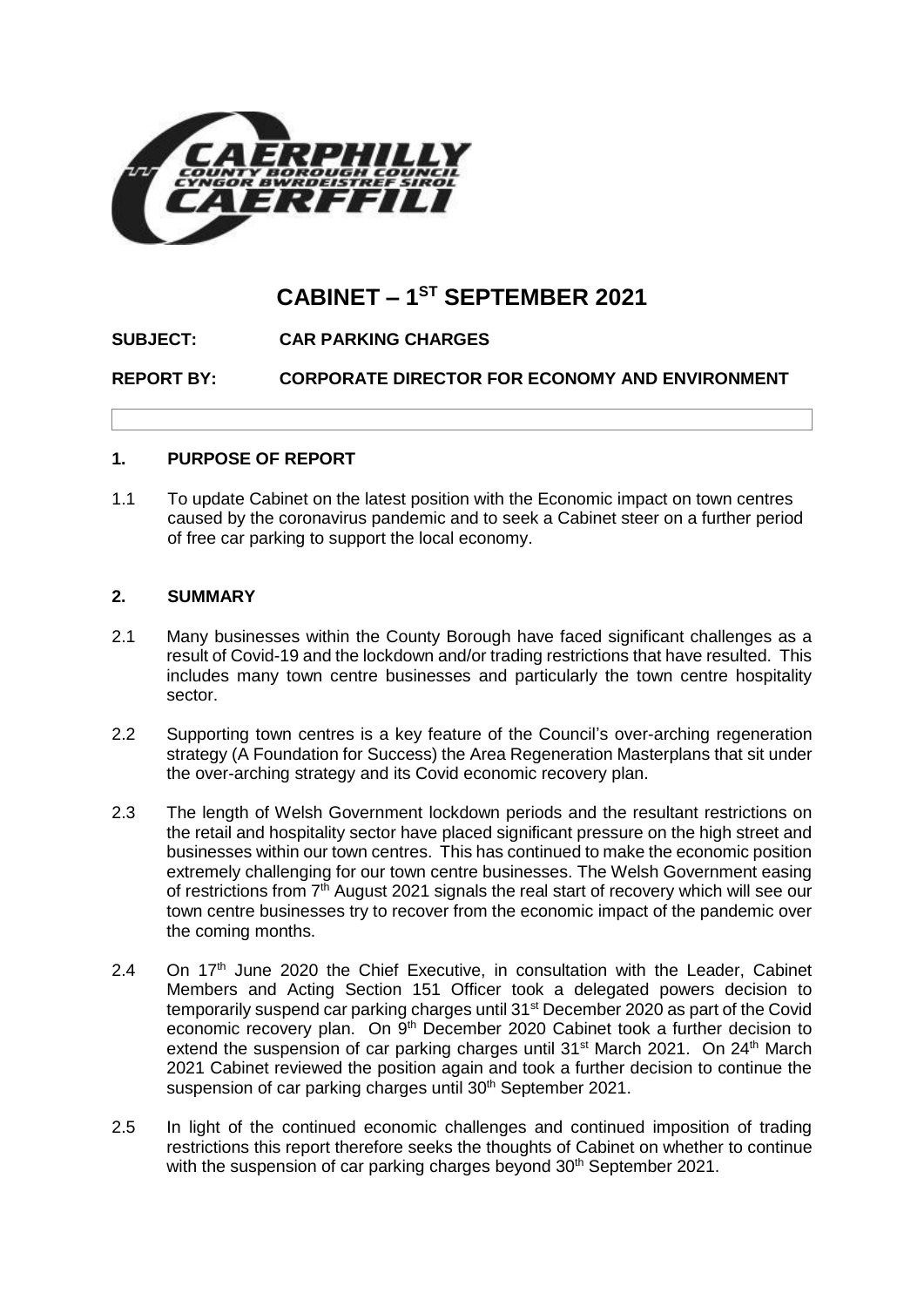## **3. RECOMMENDATIONS**

- 3.1 It is recommended that Cabinet:
	- 3.1.1 Agrees to extend the period of free car parking in town centres for a further 12 months until 30<sup>th</sup> September 2022.
	- 3.1.2 Agrees that the projected income shortfall of £660k is funded from the previously approved Covid-19 Earmarked Reserve.
	- 3.1.3 Requests the Joint Scrutiny cross party task and finish group to undertake a further review of town centre car parking charges in light of the effects of the pandemic on the economy of our town centres.
	- 3.1.4 Agrees that the residents' season ticket only use of the three car parks in Blackwood (Gordon Road, Libanus and Highland Terrace) should be removed for the duration of the free parking.

## **4. REASONS FOR THE RECOMMENDATIONS**

4.1 To support the Authority's local town centre economy in the current, challenging economic climate and to support local residents in "staying local" for shopping.

## **5. THE REPORT**

5.1 As outlined above, the economic climate remains extremely challenging for town centres and the continued use of lockdown and/or trading restrictions is contributing to the challenging economic trading conditions. This is illustrated by the town centre footfall graphs below:

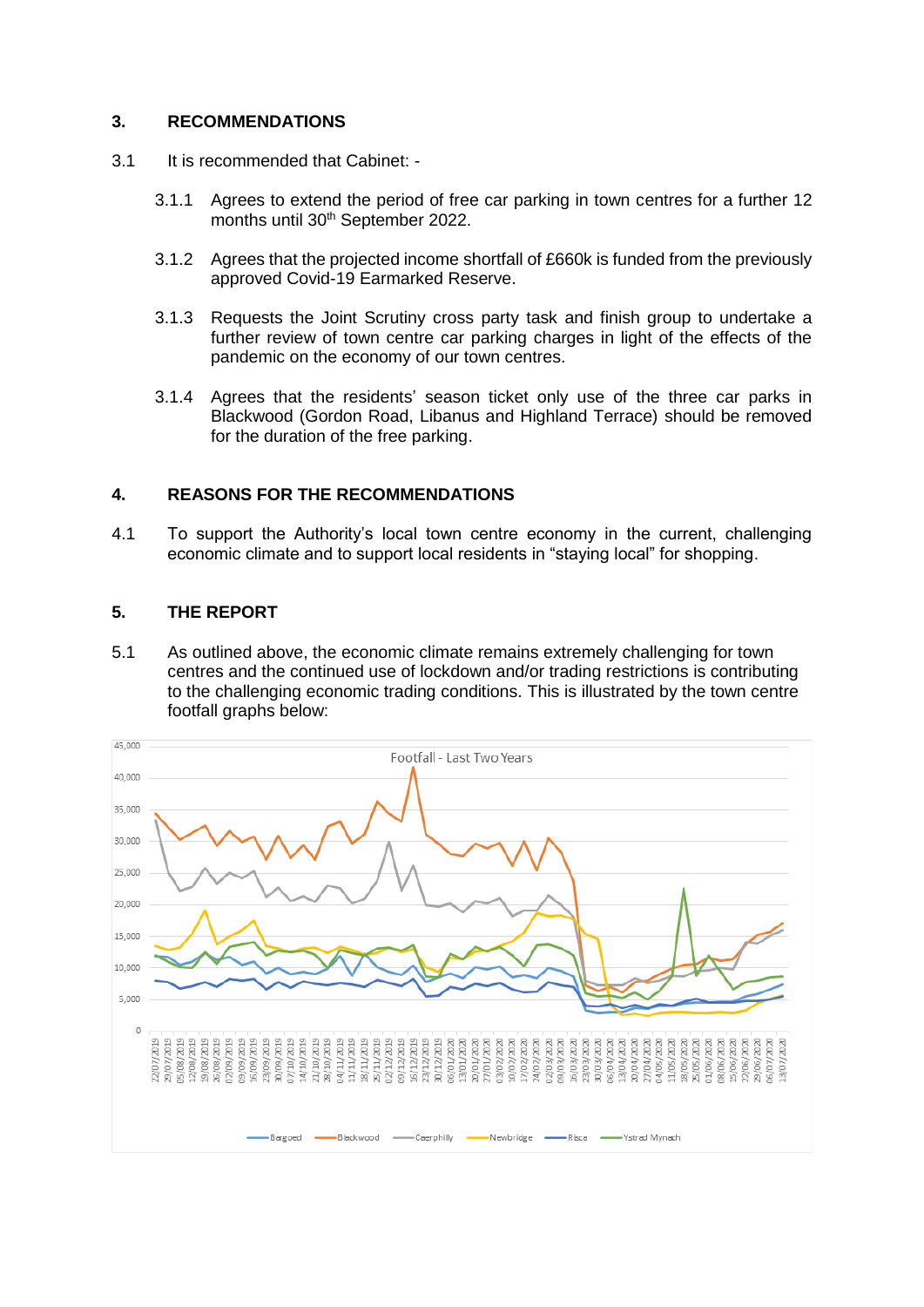

- 5.2 One of the key messages in the fight against Covid-19 has been "stay local" which equally applies to shopping and routine, daily exercise.
- 5.3 One of the key ways in which the Authority has assisted in supporting this "stay local" message is to offer residents the benefit of free car parking at its town centre car parks.
- 5.4 As the Authority has previously committed to offer free car parking at its Town Centres until  $30<sup>th</sup>$  September 2021, a new decision is required which takes the Authority beyond this date and this report therefore seeks the view of Cabinet with regard to the period beyond the 30<sup>th</sup> September 2021.
- 5.5 In considering a new decision it is important that Cabinet are aware of the options available and potential risks associated with these options.
- 5.6 On 15th December 2020 a joint task and finish group of the Environment and Sustainability and Regeneration and Housing Scrutiny Committees presented its final report to a joint meeting of both Scrutiny Committees.
- 5.7 At this meeting the joint Scrutiny Committee agreed 16 recommendations for consideration by Cabinet. The key recommendations in relation to car park charges at Town Centre car parks were:
	- Standardisation of hourly tariffs for short and long term parking.
	- Installation of new, modern pay and display machines capable of card and cash payment.
- 5.8 These new pay and display (P&D) machines were ordered and installed in the first quarter of 2021 at a cost of circa £300k (with Welsh Government Grant Support of £170k). These machines are subject to 12 months warranty but as yet have not been tested due to tariff free parking being in existence. Officers have explored whether the machines could be used to issue tickets without any charge, and while this is possible with some reconfiguration of the machines / software, it is considered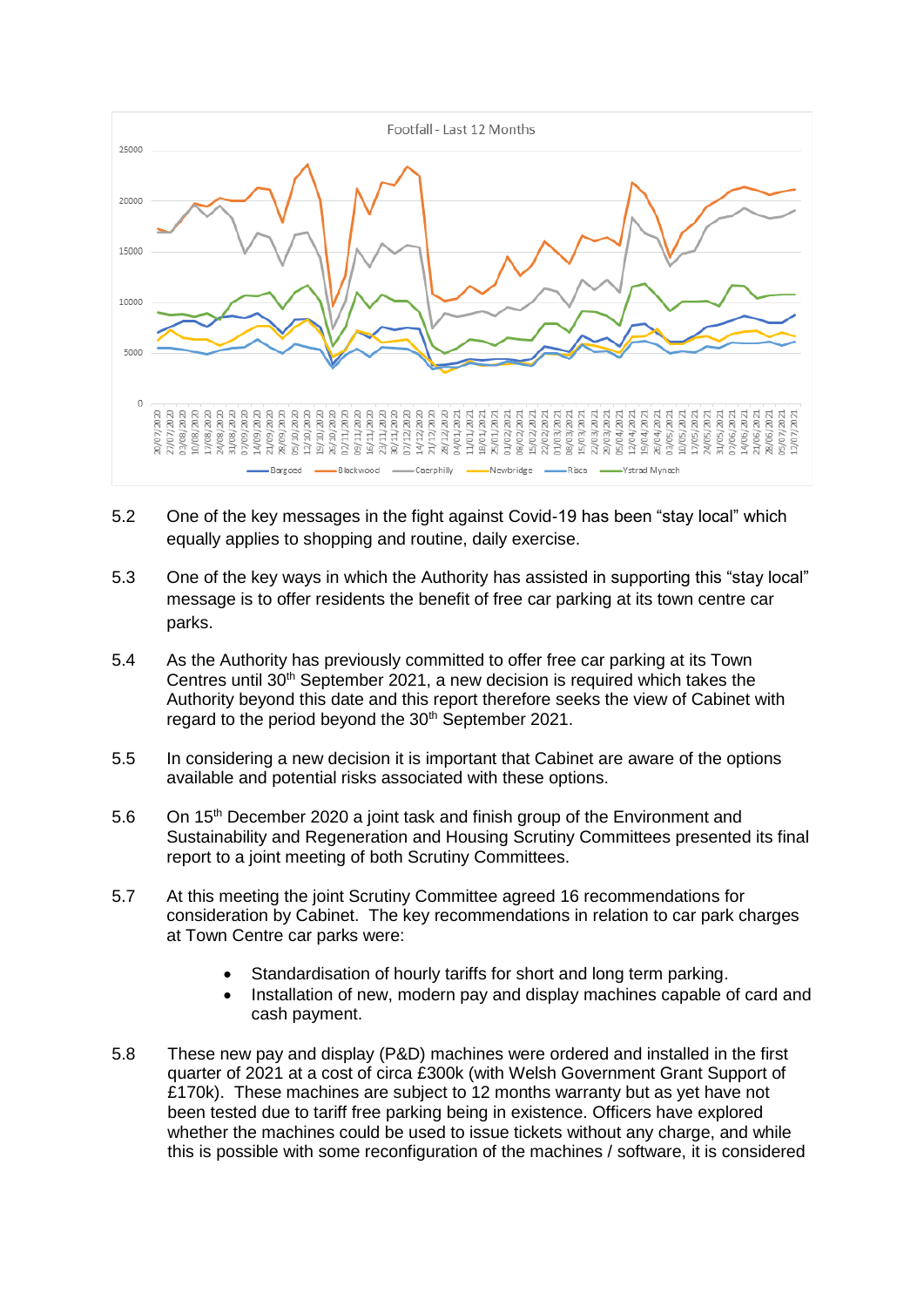that the potential cost and resource implications would outweigh any benefits and make it an unviable option.

- 5.9 It should also be noted that this requires a new Traffic Regulation Order (TRO) to be put in place which would take circa 6 months to achieve. Furthermore, in order to issue tickets without any charge the P&D machines would need to be recalibrated and the tariff signs would need to be amended, the total cost of which would be approximately £16K. Valuable staff resources (approximately 4 hours per week) would also be taken up in restocking the machines and dealing with complaints. There is also a risk that certain mischievous individuals could obtain an infinite number of tickets for their own amusement.
- 5.10 In the event that car parking charges were to be removed on a permanent basis then it is likely that the £170k Welsh Government Grant would need to be repaid.
- 5.11 As outlined above, the economic impact of Covid-19 is still being felt by town centre businesses and the future of town centres is likely to change forever in light of the influence of Covid-19 in areas such as on-line shopping. Consequently, the future "look and feel" of our town centres is likely to change as they re-model themselves in a post covid recovery world which will take time.
- 5.12 Given that there is a long and complex legal process required to make changes to car park tariffs, times etc. (referred to as a TRO process) then Cabinet only has 2 options from 1st October 2021. These options are:
	- i). Re-introduce charges in line with the County Borough wide tariff joint Scrutiny recommendation.
	- ii). Continue with an extended period of free town centre parking subject to further review.

The advantages and disadvantages of these options are set out below in order that an informed decision can be made by Cabinet.

#### 5.13 Re-introduction of Charges

- *5.13.1 Advantages*
	- Avoids loss of income of circa £55k per month
	- Increases "churn" in town centre car parks and avoids valuable shopper spaces being taken by employees parking all day (this issue is currently the subject of a number of complaints in Blackwood and Caerphilly).
	- Allows the new pay and display machines to be used and tested while still under 12 months warranty.

#### *5.13.2 Disadvantages*

- Anecdotally at odds with assisting town centre businesses to recover from the economic impact of Covid.
- Introduction of charges from 1st October 2021 may not allow sufficient time for new town centre models to become embedded in a post Covid recovery landscape.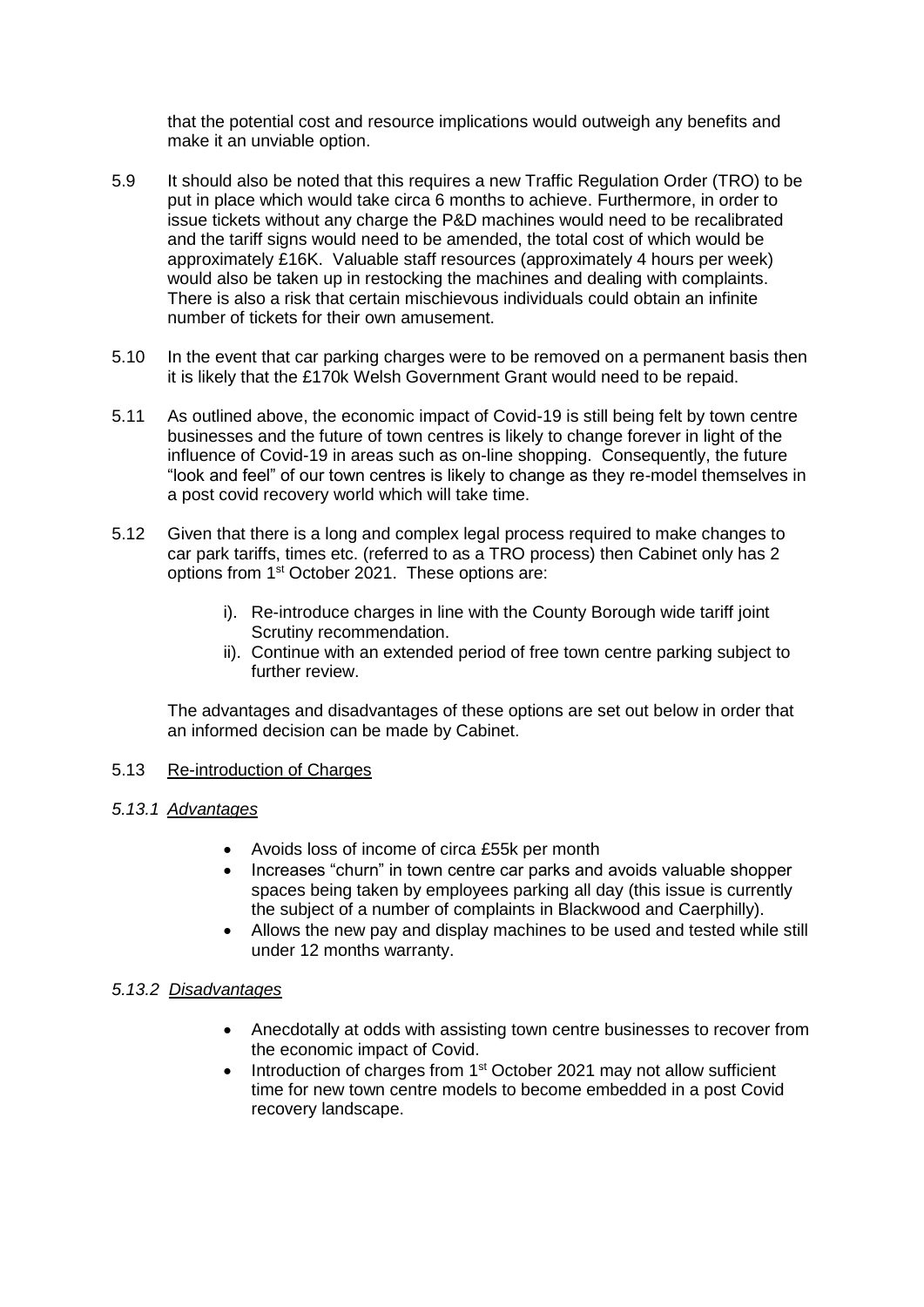## 5.14 Extending the Period of Free Town Centre Parking

## *5.14.1 Advantages*

- May assist town centre businesses with recovery from the economic impacts of Covid.
- Allows for a further review (possibly by the Scrutiny cross party task and finish group) of a future town centre car park charging strategy.
- Potential alignment with town centre re-modelling/Covid recovery strategy.

#### *5.14.2 Disadvantages*

- Loss of income of circa £55k per month.
- New pay and display machines would remain unused, untested and the 12 month manufacturer warranty would expire (dependent on the period involved).
- Will not stimulate "churn" in short term town centre visitor parking.
- Enables employees to park free of charge all day using valuable town centre visitor car parking spaces with no mechanism in place to control this practice. Complaints from residents of overspill parking would continue.

## 5.15 Residents' Season Tickets

*5.15.1* There are three car parks in Blackwood (Gordon Road, Libanus and Highland Terrace) which are reserved for resident season ticket holders for which the cost of an annual permit is £93. This charge has been suspended since the start of the pandemic and usage of the car parks has not been restricted / non-residents have been able to use the facilities. Although we have received a small number of complaints from residents about non-residents using the facilities, there are a number of alternate car parks located in close proximity (Market Traders, Thorncombe Road 2 and Woodbine Road) which can be used by residents if/when there are no spaces available. It is considered that it would not be appropriate to issue free resident season tickets whilst the parking charges are suspended as this would not be consistent with the current on-street parking regime where residents are still required to pay £15 for a residents' parking permit. Consequently recommendation 3.1.4 (above) clarifies this matter.

# **5.16 CONCLUSION**

Clearly the economic impact of Covid-19 has been felt by Town Centre Businesses and the re-modelling of town centres is at the heart of assisting businesses to recover. However, this will take time to achieve and any decision relating to car parking charges is an important consideration in this context.

As can be seen from this report, there are a number of advantages and disadvantages attached to re-introducing or continuing with the suspension of car parking charges and it is important that all of these factors are considered in the decision making process.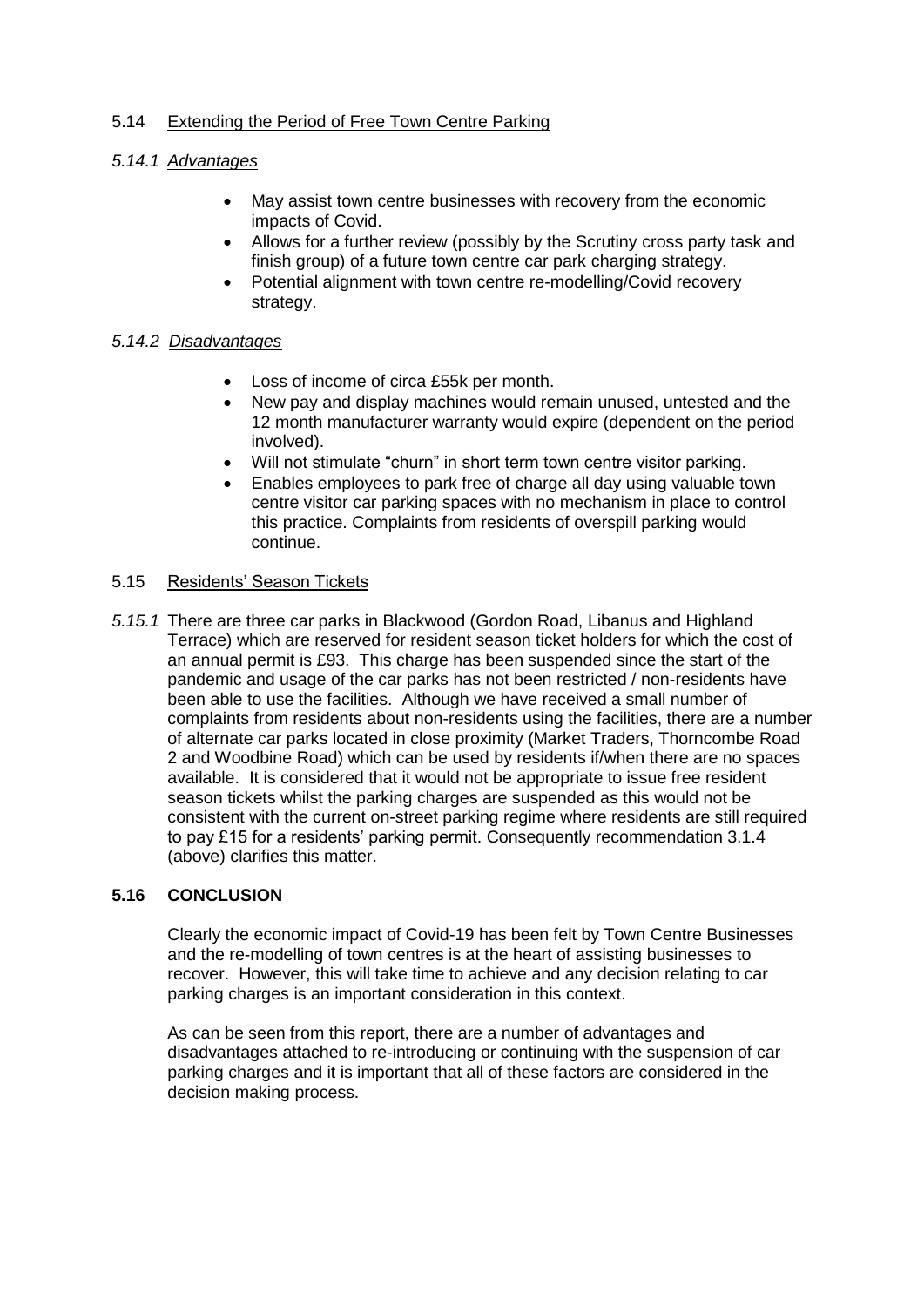## **6. ASSUMPTIONS**

6.1 The report has assumed that the challenging economic climate for businesses and residents may last beyond September 2021 but this will need to be kept under review.

## **7. SUMMARY OF INTEGRATED IMPACT ASSESMENT**

- 7.1 The report links to a number of corporate well-being objectives, namely.
	- Objective 2 Enabling employment.
	- Objective 4 Promote a modern integrated and sustainable transport system that increases opportunity, promotes prosperity and minimises the adverse impacts on the environment.
	- Objective 5 Creating a County Borough that supports a healthy lifestyle in accordance with the sustainable development principle within the Wellbeing of Future Generations (Wales) Act 2015.
	- Objective 5 Support citizens to remain independent and improve their wellbeing.
- 7.2 Economic Recovery contributes to the Well-being objectives as set out above. It is consistent with the five ways of working as defined within the sustainable development principle in the Act and it is aimed at improving the economic, environmental, social and cultural well-being and recovery of the area.
- 7.3 As such it aligns with the following well-being goals:
	- A Prosperous Wales Providing more jobs and housing in the area will create more wealth for the local population.
	- A Resilient Wales Providing additional and more diverse employment will make the area more resilient to external economic factors.
	- A Wales of Cohesive Communities providing local employment and more diverse will help to stabilise and develop local communities and prevent outmigration.
- 7.4 The report's recommendations are consistent with the five ways of working as defined within the sustainable development principle in the Act. The five ways of working of the sustainable development principle, listed in the Act are:
	- Long Term The importance of balancing short-term needs with the need to safeguard the ability of future generations to meet their long-term needs;
	- Prevention How acting to prevent problems getting worse, may help public bodies meet their objectives;
	- $\bullet$  Integration Considering how the public body's well-being objectives may impact upon each of the well-being goals, on their other objectives, or on the objectives of other public bodies;
	- Collaboration Acting in collaboration with any other person (or different parts of the body itself) that could help the body to meet its well-being objectives;
	- Involvement The importance of involving people with an interest in achieving the well-being goals, and ensuring that those people reflect the diversity of the area which the body serves.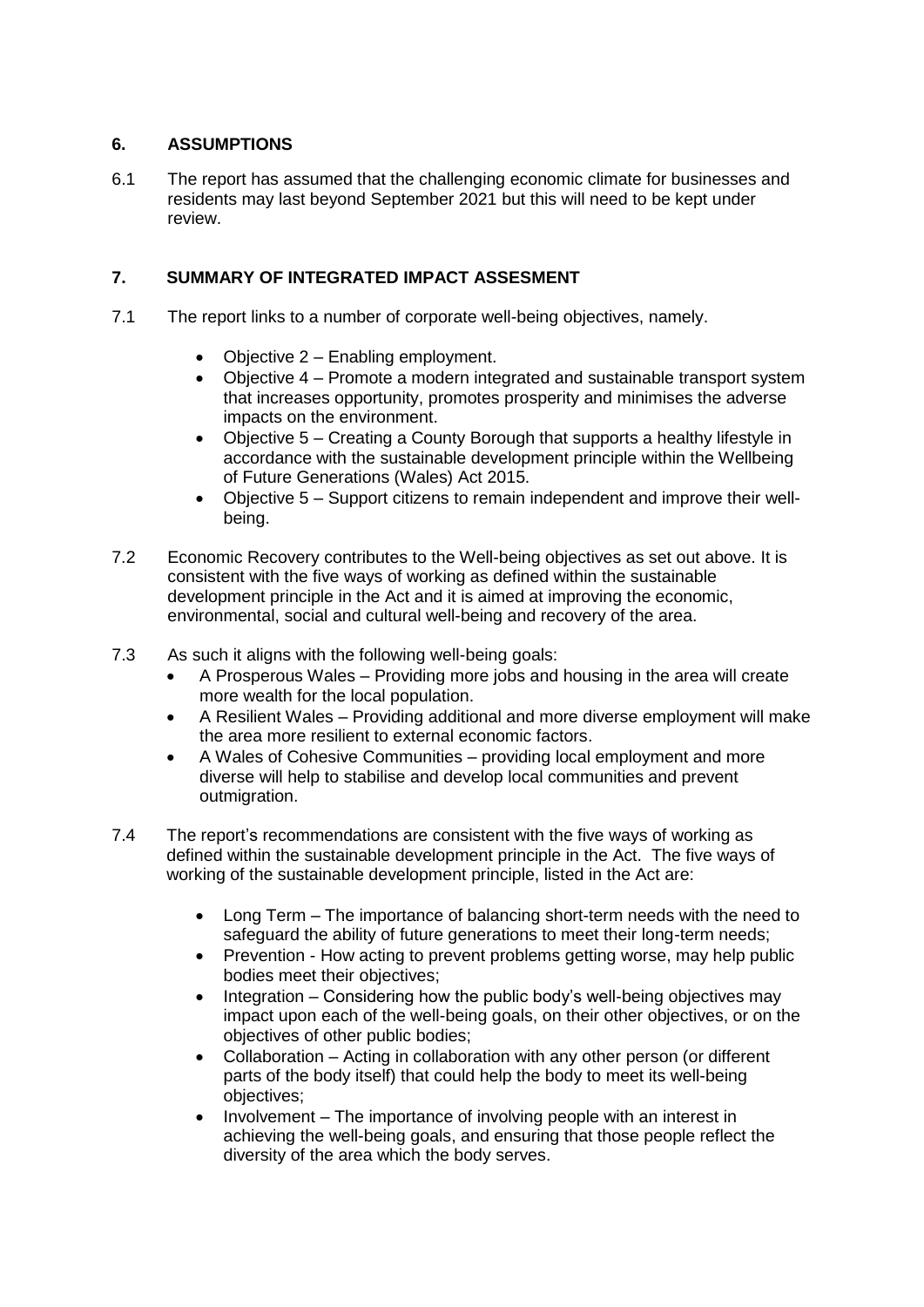7.5 No Integrated Impact Assessment has been completed. On 17<sup>th</sup> June 2020 the Chief Executive, in consultation with the Leader, Cabinet Members and Acting Section 151 Officer took a delegated powers decision to temporarily suspend car parking charges until  $31^{st}$  December 2020 as part of the Covid economic recovery plan. On  $9^{th}$ December 2020 Cabinet took a further decision to extend the suspension of car parking charges until 31<sup>st</sup> March 2021 (links to the reports are as follows). On 24<sup>th</sup> March 2021 Cabinet reviewed the position again and took a further decision to continue the suspension of car parking charges until 30<sup>th</sup> September 2021.

[Link to Cabinet report 9th December 2020](https://sc-aptdmod2.corporate.group.local/documents/s33752/Car%20Parking%20Charges.pdf)

[Link to Cabinet report 24th March 2021](https://scaptdmod2.corporate.group.local/documents/s34824/Car%20Parking%20Charges.pdf)

7.6 In light of the continued economic challenges and continued imposition of trading restrictions this report therefore seeks the support of Cabinet on continuing with the suspension of car parking charges beyond 30<sup>th</sup> September 2021.

#### **8. FINANCIAL IMPLICATIONS**

- 8.1 Any extension of free parking beyond September 2021 will result in lost income of circa £55k per month. The loss of income is not eligible for funding through the WG Covid-19 Hardship Fund as the waiving of the charges is deemed to be a local decision.
- 8.2 The lost income for the 2020/21 financial year was absorbed within the wider underspend on the Council's revenue budget.
- 8.3 The lost income for the period 1<sup>st</sup> April 2021 to 30<sup>th</sup> September 2021 has been funded from the Covid-19 Earmarked Reserve, as approved by Cabinet at its meeting on the 24th March 2021.
- 8.4 The projected loss of income for the period 1<sup>st</sup> October 2021 to 30<sup>th</sup> September 2022 is £660k. Cabinet is asked to consider a recommendation that this shortfall is also funded from the Covid-19 Earmarked Reserve.
- 8.5 As outlined above there is likely to be a requirement to refund the £170k WG grant received for the new pay and display machines in the event that free town centre car parking becomes permanent.

#### **9. PERSONNEL IMPLICATIONS**

9.1 There are no personnel implications associated with this report.

#### **10. CONSULTATIONS**

10.1 The report reflects the view of the listed consultees

#### **11. STATUTORY POWER**

11.1 Local Welsh Government Act 2000. This is a Cabinet function.